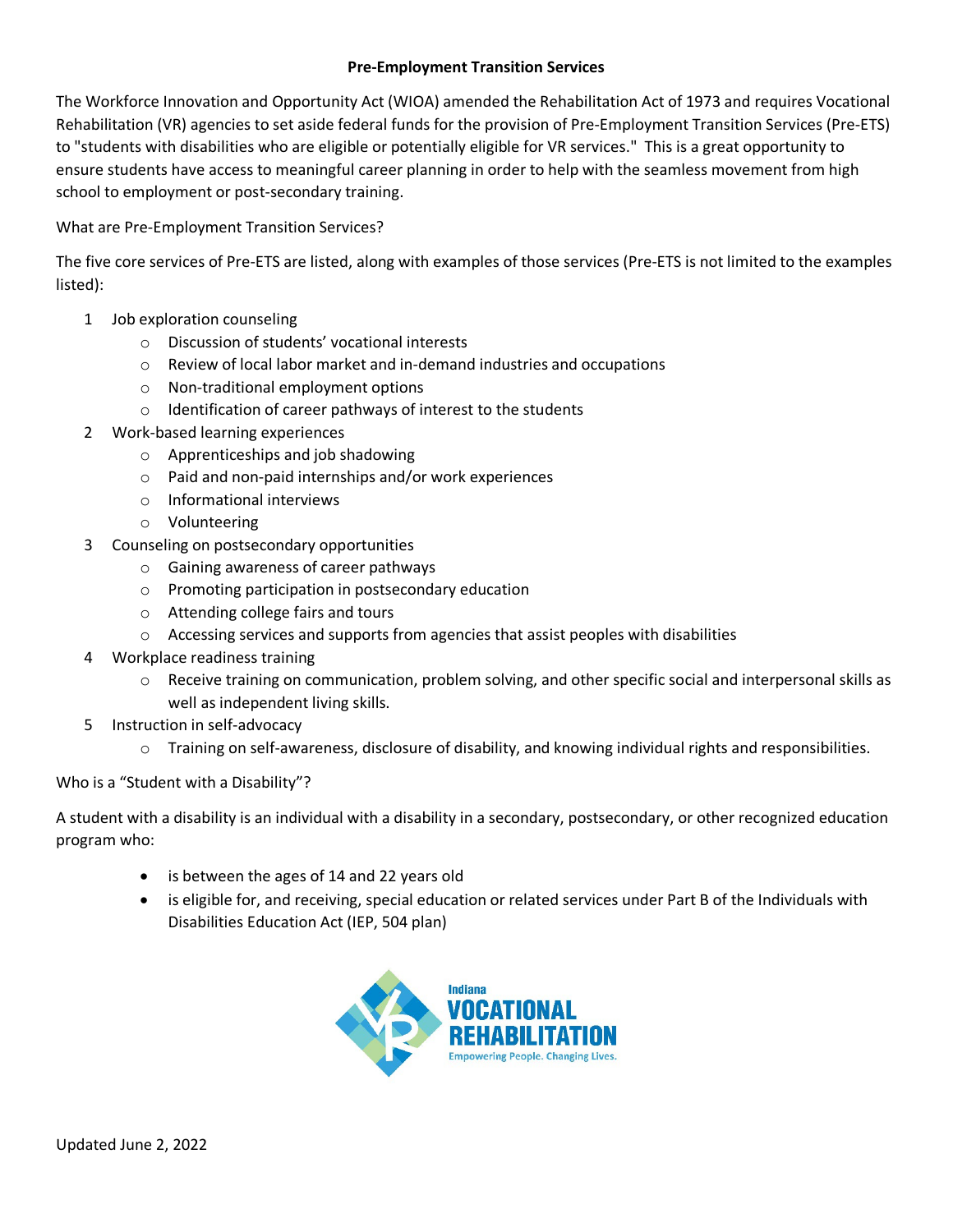For further information, please contact either Will Colteryahn at (724) 630-8400 or william.colteryahn@fssa.in.gov or Jonathan Kraeszig at (317) 417-4847 or [jonathan.kraeszig@fssa.in.gov.](mailto:jonathan.kraeszig@fssa.in.gov)

Currently, there are 12 Pre-ETS contractors. Please contact the following for more information regarding Pre-ETS in your area.

**Bona Vista/DSI:** Bartholomew, Blackford, Davies, Delaware\*, Grant, Greene, Henry\*, Howard\*, Jackson, Madison, Martin, Miami\*, Sullivan, Tipton, and Wabash Counties. Contact: Meredith Freeman[, mfreeman@dsiservices.org](mailto:mfreeman@dsiservices.org) *Delaware, Henry, Howard and Miami Counties are dually covered by Bona Vista and PQC.*

## **Easter Seals ARC of NE Indiana:** Allen\*, LaGrange, and Whitley Counties\*.

Contact: Stacey Duell, [sduell@esarc.org](mailto:sduell@esarc.org) 

*Allen County is dually covered by Easter Seals ARC of NE Indiana and GAP-LOCC. Whitley County is dually covered by Easter Seals ARC and PEAK.* 

**Central Indiana Collaborative:** Boone, Clay, Clinton, Fountain, Hamilton, Hancock, Hendricks, Johnson, Marion, Montgomery, Morgan, Parke, Putnam, Rush, Shelby, Tippecanoe, Vermillion\*, Warren, and Wayne Counties. Contact: Karen Papp, [kpapp@eastersealscrossroads.org](mailto:kpapp@eastersealscrossroads.org) *Vermillion County is dually covered by the Central Indiana Collaborative and Sycamore.*

**GAP-LOCC:** Allen\*, DeKalb, Elkhart, Huntington, Lake\*, LaPorte, Noble, Porter, St. Joseph\*, and Steuben Counties. Contact: Kathie Parks[, kathleen.parks@oppent.org](mailto:kathleen.parks@oppent.org)

*Allen County is dually covered by Easter Seals ARC of NE Indiana and GAP-LOCC*. *Lake is dually covered by PCG and GAP-LOCC. St. Joseph County is dually covered by GAP-LOCC and PQC.* 

*Hands in Autism: Statewide: Services available to those who qualify. Contact: [hands@iupui.edu](mailto:hands@iupui.edu)*

*IN\*SOURCE: Statewide: Short term, time limited activities available. Contact:* [youthteam@insource.org](mailto:youthteam@insource.org)

**New Horizons:** Dearborn, Decatur, Fayette, Franklin, Jennings, Ohio, Ripley, and Union Counties. Contact: Holly Rosenbarger, [hrosenbarger@nhrinc.org](mailto:hrosenbarger@nhrinc.org)

**PEAK:** Carroll, Cass, Fulton, Marshall, Starke, and White\* Counties. Contact: Faith Jones, [fjones@PEAKcommunity.com](mailto:fjones@PEAKcommunity.com) *White County is dually covered by PQC and PEAK.* 

**Prairie Quest Consulting (PQC):** Adams, Delaware\*, Henry\*, Howard\*, Jasper, Jay, Kosciusko, Miami\*, Pulaski, Randolph, St. Joseph\*, Wells, White\* Contact: Charrisse Walker, [cwalker@pqcworks.com](mailto:cwalker@pqcworks.com) *Delaware, Henry, Howard and Miami are dually covered by Bona Vista and PQC. St Joseph is dually covered by PQC and GAP-LOCC.* 

*White County is dually covered by PQC and PEAK.* 

**Public Consulting Group (PCG):** Benton, Lake and Newton Counties Contact: Amy Howie[, ahowie@pcgus.com](mailto:ahowie@pcgus.com) *Lake County is dually covered by PCG and GAP-LOCC.* 

**Stone Belt:** Bartholomew, Browne, Knox, Lawrence, Monroe, and Owen Counties. Contact: MaryEllen Noe[, menoe@stonebelt.org](mailto:menoe@stonebelt.org)